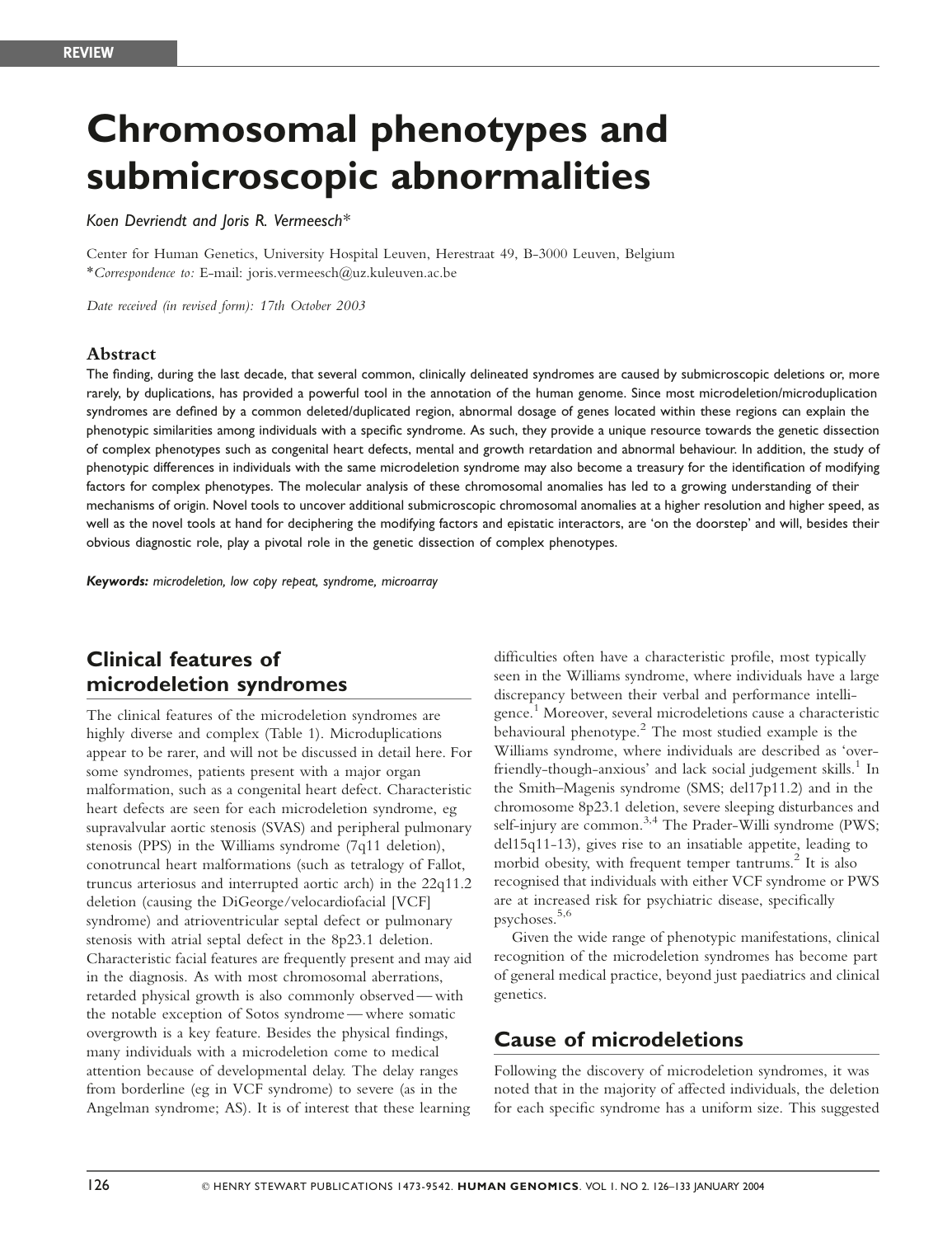| <b>Syndrome</b>     | <b>Chromosome</b><br><b>location</b> | <b>Deletion incidence</b> | <b>Parental origin</b> | <b>Deletion size</b><br>(Mb) | <b>Gene</b>                |
|---------------------|--------------------------------------|---------------------------|------------------------|------------------------------|----------------------------|
| Sotos               | 5q35                                 | <b>ND</b>                 | Paternal (90%)         | 2.2                          | <b>NSDI</b><br>(10%)       |
| <b>Williams</b>     | 7q11.23                              | $1/20,000 - 1/50,000$     | Equal                  | 1.6                          | CGS                        |
| 8p deletion         | 8p23.1                               | <b>ND</b>                 | Maternal               | 5                            | <b>CGS</b>                 |
| Prader-Willi        | $15q$ $11.2 - 13$                    | 1/20,000                  | Paternal               | 3.5                          | CGS                        |
| Angelman            | $15q1.2-13$                          | 1/20,000                  | Maternal               | 3.5                          | UBE3A<br>$(10 - 15%)$      |
| Smith-Magenis       | 17p11.2                              | 1/25,000                  | Equal                  | 4                            | RAII (ND)                  |
| Neurofibromatosis I | $17q$ $11.2$                         | $1/40,000 - 1/80,000$     | Maternal               | 1.5                          | <b>NFI</b><br>$(90 - 95%)$ |
| Velocardiofacial    | $22q$ ll.2                           | 1/4,000                   | Equal                  | 3(1.5)                       | CGS                        |

Table 1. Characteristics of common microdeletion syndromes

Abbreviations: ND, not determined; CGS, contiguous gene deletion syndrome

an underlying chromosomal structural feature in the region that confers a predisposition to the loss of small chromosomal fragments. Subsequently, it was proven that region-specific low-copy repeats (LCRs) flank all the microdeletions mentioned in Table 1. The deletion breakpoints cluster within these flanking LCRs. It is now well established that non-allelic homologous recombination by both inter- and intrachromosomal events cause the deletions.<sup> $7-10$ </sup> The interchromosomal rearrangements arise by an unequal crossing-over during meiosis I through paralogous LCRs between homologous chromosomes (Figure 1). Intrachromosomal rearrangements may occur by several mechanisms, including LCR mispairingmediated unequal sister chromatid exchange and the formation of an intrachromosomal loop that is also mediated by LCRs within a single chromatid.<sup>11,12</sup> Intrachromosomal rearrangements can occur either during meiosis or postzygotically. Since mosaics for microdeletion syndromes have only rarely been detected, however, it is most likely that the majority of the intrachromosomal rearrangements occur during the meiotic period.

The reciprocal product of the deletion caused by homologous recombination by misaligned flanking LCRs is a duplication. The frequency of duplications should equal the frequency of microdeletions. This paradigm is exemplified by two syndromes, Charcot–Marie–Tooth disease type 1A (CMT1A) and hereditary neuropathy with liability to pressure palsies (HNPP), with an incidence of 1/3,000 and 1/ 7,000, respectively. While CMT1A is caused by a microduplication of 17p11.2, HNPP is caused by a microdeletion in the same region. Surprisingly, however, reciprocal microdeletion/microduplication syndromes like CMT1A/HNPP are rare, or even never observed, for the other microdeletion syndromes. Duplications have now been described for the 22q11 region,<sup>13</sup> the 15q11-13 region<sup>14</sup> and the 17p11.2-12 region.<sup>15</sup> It is intriguing that only a few duplications have been detected so far. One possibility is that duplications would be lethal. In general, however, chromosome duplications cause a less severe phenotype than deletions (in unbalanced translocations, the phenotype is usually determined more by the deleted chromosome fragment than by the duplication). Alternatively, it may be that there is no distinct phenotype, and that individuals with duplications do not come to medical attention. If this were so, however, one would expect that the duplications would remain present in the general population and that they would be detected during the many tests and screenings that are currently performed. Another possibility is that carriers of duplications may be less reproductively fit, so the duplication may not embed in the population. In conclusion, at present, there is no satisfactory explanation for the apparently low frequency of microduplication syndromes.

While it is now well established that LCRs in the genome induce a susceptibility for the generation of microdeletions, it remains unclear why some rearrangements occur more often than others. It has been estimated that 5–10 per cent of the genome is composed of  $LCRs$ ;<sup>16–18</sup> however, only a fraction</sup> of these seem to cause recurrent rearrangements. For Sotos syndrome, a thus far unexplained difference exists in the occurrence of a microdeletion in chromosome 5q35 between Japanese and non-Japanese individuals. While at least 50 per cent of Japanese patients carry a 5q35 microdeletion.<sup>19,20</sup> these microdeletions appear to be exceptional in non-Japanese patients.<sup>21</sup> Determining the factors that influence a predisposition for rearrangements is currently the topic of active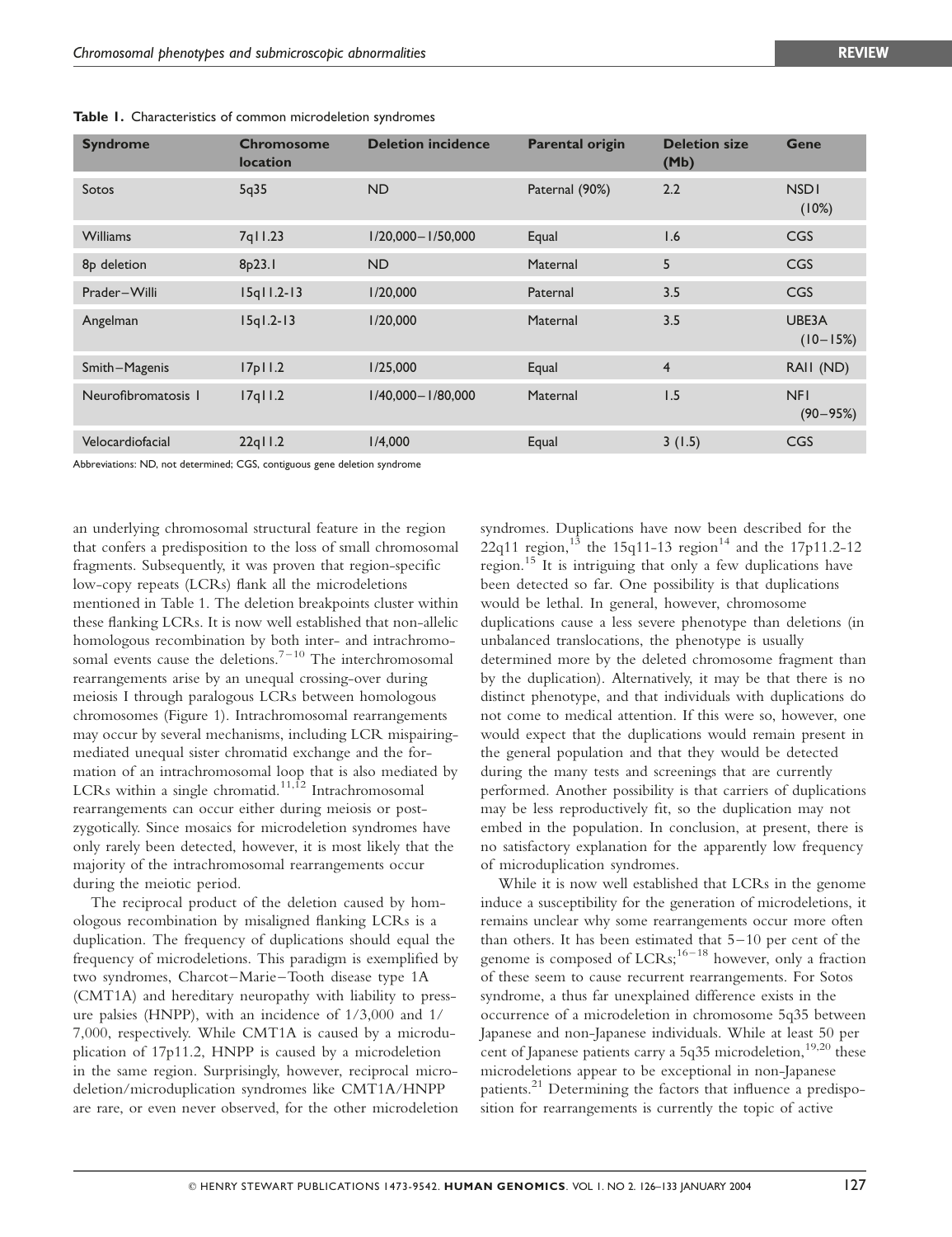

research. The major elements known to influence the frequency of such rearrangements will be discussed below.

#### The size of the LCRs

In general, LCRs flanking the commonly deleted regions range between 200 and 500 kb in size. Apart from these flanking LCRs, however, smaller paralogous sequences exist within the commonly deleted regions of several syndromes. Such sequences exist within DiGeorge/VCF syndrome  $(22q11.2),^{22}$  SMS (del17p11.2),<sup>23</sup> PWS/AS (del15q11-13)<sup>24</sup> and neurofibromatosis type 1 (NF1) (del17q11.2)<sup>25</sup> commonly deleted regions. These sequences have been shown to predispose to microdeletions as well, albeit at a lower frequency. Hence, the size of the paralogous sequences appears, not surprisingly, to influence the frequency by which meiotic misalignment and subsequent uneven cross-overs do occur.

#### The sequence identity among the LCRs

It seems likely that sequence identity will influence the frequency of nonallelic homologous recombination (NAHR).

Evolutionary studies and sequence analysis of the LCRs has unveiled some intriguing features. The LCRs seem to have appeared during primate speciation.<sup>22,23,26-29</sup> Why such large homology segments are preserved in the human genome and why different LCRs seem to populate different chromosomes is not obvious. It is also unclear how the homology is preserved. Sequence analysis in the CMT1A/HNPP flanking LCRs has shown the occurrence of gene conversion flanking the recombination hotspots.<sup>8,30</sup> It is possible that gene conversion homogenises LCRs and influences the rate of NAHR. This hypothesis deserves closer scrutiny.

#### The inherent capacity of the LCR sequence to initiate homologous recombination

The parental origin of microdeletions and/or duplications has been investigated in several genomic disorders. Deletions in Williams syndrome, VCF syndrome and SMS showed equal paternal and maternal origins.<sup>7,9,31,32</sup> By contrast, deletions in CMT1A disease and Sotos syndrome occur more often in the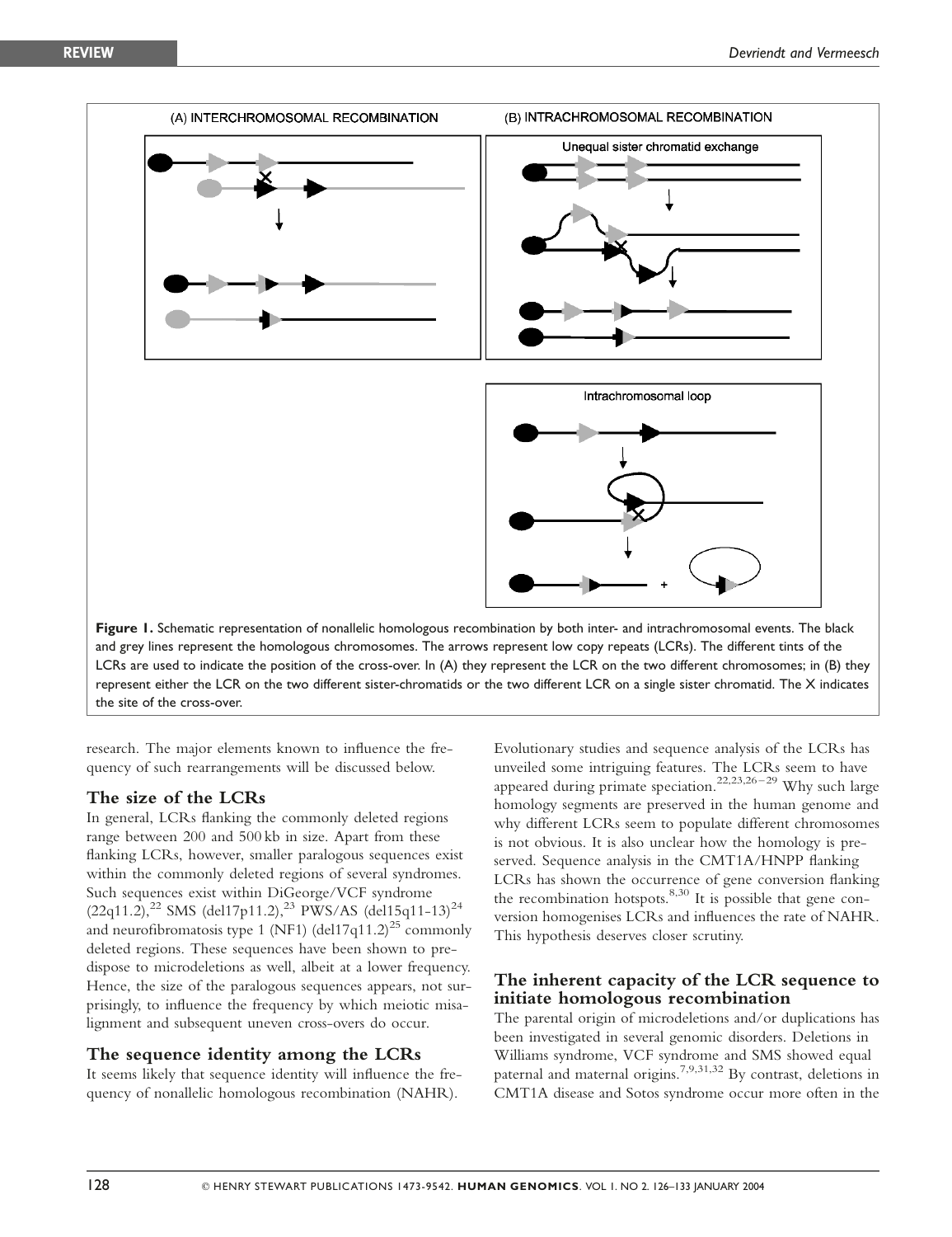Genetic dissection of the common features in microdeletion syndromes

paternally derived chromosomes than in the maternally derived chromosomes.<sup>8,33–35</sup> Microdeletions in the NF1 locus and the 8p region are predominantly of maternal origin.<sup>10,36,37</sup> These observations are most easily explained by differences in the capacity of certain sequences to initiate homologous recombination. Recombination rates vary greatly across the genome, from zero to 8.8 cM/Mb. Moreover, recombination rates and sites vary between males and females,<sup>38</sup> and sexspecific recombination hotspots have been mapped. $39,40$ In fact, the NF1-flanking LCRs and 8p olfactory receptor gene clusters flanking the 8p terminal microdeletion appear to be female-specific recombination sites. Lopez-Correa et al. found that 46 per cent of the NF1 microdeletion breakpoints cluster in a 2 kb region within the flanking LCRs, supporting the thesis of the presence of a recombination hotspot.<sup>41</sup> Similarly, Reiter et al. discovered a 2 kb region where the breakpoints cluster has been found in 75 per cent of CMT1A patients and 84 per cent of HNPP patients.<sup>42</sup> The CMT1A and Sotos syndrome flanking sequences may thus represent male-specific recombination hotspots.

#### The orientation of the sequence between the LCRs

Parental submicroscopic inversion polymorphisms between the LCRs flanking the microdeletion regions have recently been demonstrated to be present in several microdeletion syndromes. An inversion polymorphism on chromosome 8p was present in all mothers whose offspring had a deletion of the corresponding olfactory receptor gene cluster.<sup>37,43,44</sup> This polymorphism turned out to be present in the heterozygous state in 26 per cent of a population of European descent. A comparable inversion polymorphism was present in one-third of parents of origin of probands with the 1.5 Mb deletion at 7q11.23 causing Williams-Beuren syndrome.<sup>45</sup> At the Emery Dreifuss muscular dystrophy region, a similar inversion polymorphism has been detected in 33 per cent of females.<sup>46</sup> Gimelli et al. showed that four out of six mothers of AS patients having the BP2/3 deletion carry an inversion.<sup>24</sup> This inversion appears to be present at 9 per cent in the general population. These observations raise the question of whether parental inversion polymorphisms are a common phenomenon in all microdeletion syndromes. A recent report suggests that, at least for the most common deletion syndrome, the 22q11 microdeletion, inversion polymorphisms do not exist or are very rare.<sup>47</sup> Another question raised is whether the presence of an inversion increases the risk of producing microdeleted offspring. Although the answer is likely to be positive, the risk level is probably only marginally increased. Considering that about one-quarter of the population carries the 8p inversion, the occurrence of del(8p) is extremely rare; however, this risk may be variable for inversion polymorphisms at different loci, and further studies are needed to address this question.

The phenotype of a number of microdeletion syndromes is by and large determined by haploinsufficiency of a single gene within the deleted region. In NF1, the majority of patients carry a mutation in a single gene (the NF1 gene), and a microdeletion is found in only about 5–10 per cent of cases. The phenotype of deletion patients is more severe, with more pronounced facial dysmorphism and more pronounced developmental delay.25,48 Interestingly, these individuals also have a higher number of neurofibromata at a younger age and a higher risk of malignant peripheral nerve sheet tumours, $48,49$  indicating the presence of one or more genes in this region contributing to this. In AS, patients with a mutation in the UBE3A gene are clinically almost indistinguishable from those with a microdeletion.<sup>50</sup> Nevertheless. as a group, deletion patients are more severely affected, with a higher incidence of seizures, microcephaly and more severe developmental delay. This suggests that other genes in the deleted region contribute to the phenotype, and that the GABA receptor genes in 15q11-13 are possible candidate genes for the more pronounced epilepsy.<sup>51</sup> In Sotos syndrome, most features can be explained by haploinsufficiency for the NSD1 gene, whereas in some individuals, additional manifestations are probably related to other genes in the deleted region.<sup>19–21</sup>

In other instances, different phenotypic manifestations are related to haploinsufficiency for different, contiguous genes within the deleted region. The prototype is Williams syndrome. The heart defects seen with these syndromes (typically PPS and SVAS) are caused by haploinsufficiency of the elastin gene, since mutations in this gene have been found in families with autosomal dominant PPS and/or SVAS.<sup>52</sup> These individuals lack any of the other features of Williams syndrome, however, indicating that these must be caused by the deletion of other contiguous genes. At present, no other gene has been linked to the other features of this syndrome, such as hypercalcaemia, developmental delay or the characteristic behavioural phenotype. Dissection of the genetic components of contiguous gene syndromes (CGSs) has proven challenging for microdeletion syndromes, given the almost uniform size of the deletions in the majority of patients. For most microdeletion syndromes, however, rare cases exist with smaller or overlapping deletions and with partial or complete phenotypic manifestations. For example, in SMS (del17p11.2), genotype–phenotype correlations in rare individuals carrying a smaller or overlapping deletion allowed a 1.1 Mb critical deletion region to be defined for the phenotype.<sup>53</sup> This led to the identification of mutations in the RAI1 gene in three individuals with the SMS phenotype but without a deletion.<sup>54</sup> Likewise, a few individuals have been identified carrying deletions in the chromosome 7q11 region which are smaller than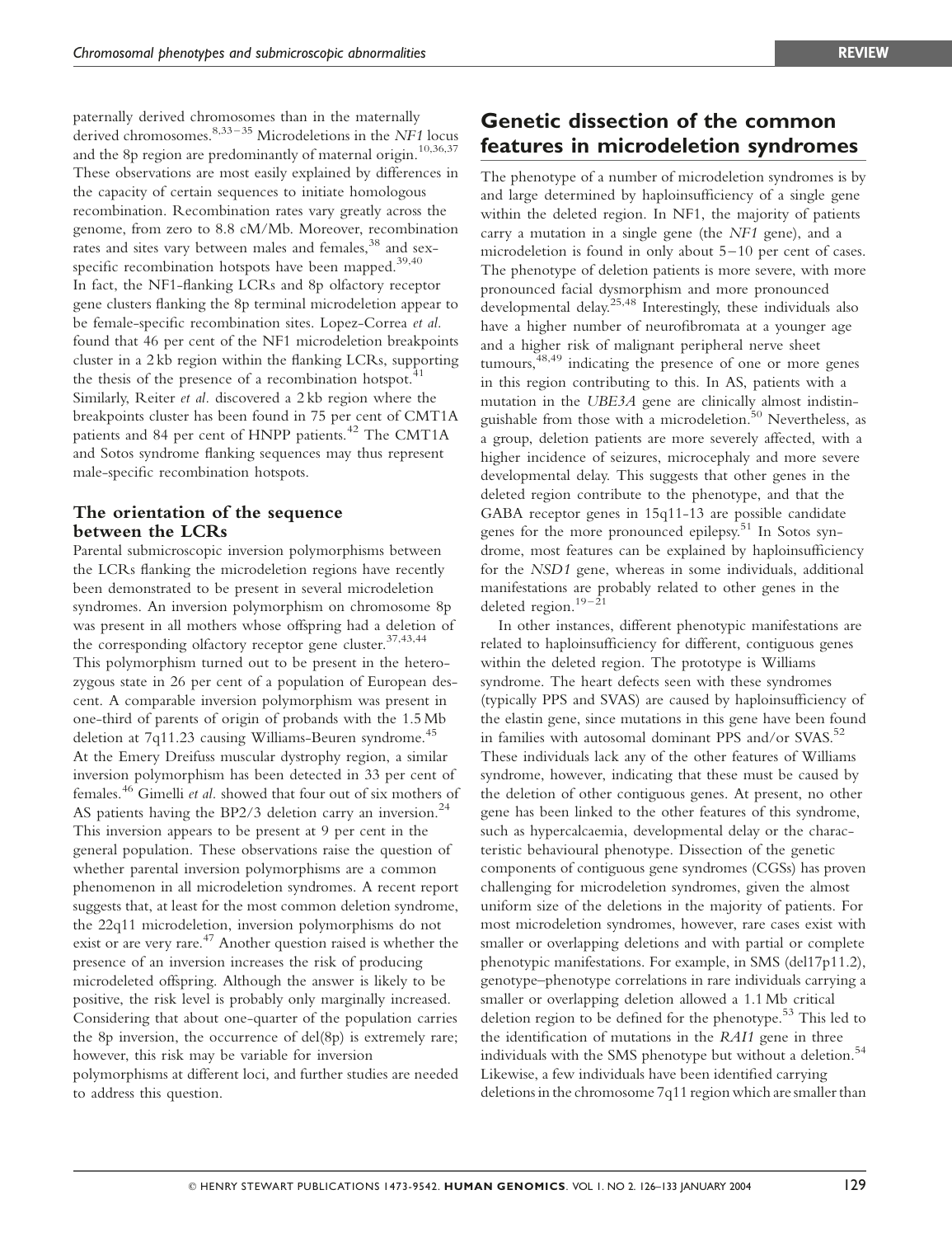or overlap the common Williams deletion region, and which manifest only some of the Williams syndrome features.<sup>55,56</sup>

In addition to explaining the phenotypic manifestations in patients carrying a microdeletion syndrome, the identified genes are also excellent candidate susceptibility genes for the more common multifactorial phenotypes in men, such as organ malformations, intelligence and behaviour. For example, individuals with a del22q11 have an increased risk of developing psychosis. Two candidate genes for psychoses are located within the deleted region on chromosome 22q11.2, the catechol-O-methyltransferase (COMT) gene and the proline dehydrogenase (PRODH) gene. The COMT gene plays a role in dopamine neurotransmitter degradation, and abnormal function of dopaminergic pathways is thought to play a role in psychosis.<sup>57</sup> Thus far, no convincing studies exist that show the association of the common functional val-met polymorphism and the risk for psychosis.<sup>57</sup> More recently, however, Schifman et al. have shown the association of a COMT haplotype (but not the val-met polymorphism) with schizophrenia in the general population.<sup>58</sup> Mutations in the PRODH gene have been detected in some patients with schizophrenia;<sup>59</sup> moreover, polymorphisms near the PRODH gene were associated with schizophrenia in three independent study samples.<sup>60</sup>

## Genetic dissection of the differences in microdeletion syndromes

Despite the deletions having a uniform size in the majority of patients with the same microdeletion syndrome, clinical expression can vary widely. The best example to illustrate this with is the phenotype caused by del22q11, which has been described as a number of different syndromes, such as the DiGeorge syndrome (hypoparathyroidism, thymus hypoplasia, conotruncal heart defect and facial dysmorphism), the VCF syndrome (cleft palate, conotruncal heart defect, learning difficulties and characteristic facial features) and, in the Japanese literature, the conotruncal anomaly facies syndrome (CTAFS).

Since haploinsufficiency of the deleted gene(s) alone cannot explain clinical variability in most cases, other modifying factors must exist. As for all complex genetic features or disorders, phenotype is influenced by additional genetic and environmental factors. In a microdeletion syndrome, the phenotype is determined by a single gene with major effect and influenced by a limited number of additional genetic and environmental factors with a small effect. This is a less complex situation than the more common multifactorial features, where the phenotype is determined by multiple environmental and genetic factors, each with a small effect. Because of this, and given their frequent occurrence, the microdeletion syndromes present a unique opportunity to dissect modifying factors of complex phenotypes.

The most obvious candidate modifiers are mutations/ polymorphisms in the non-deleted allele of genes within the deleted region (Figure 2). The most extreme presentation of this is a recessive disorder, where a microdeletion unmasks a mutation in the non-deleted allele. For example, Bernard-Soulier syndrome (BSS) can be caused by homozygous mutations in the GP1Bb gene, located in chromosome 22q11. This disorder features platelet dysfunction, with elevated platelet volumes and lowered counts. In one patient with a microdeletion in 22q11 and BSS, a mutation was detected in the non-deleted  $GPIBb$  allele.<sup>61</sup> Another example is a patient with AS and recessive oculocutaneous albinism type 2 (OCA2), caused by absence of the  $P$  gene. Fridman et al. found this gene to be located in the deleted region on the maternal chromosome 15q11.2-13 in AS, and a deletion within the P gene to be present on the paternal chromosome. $^{62}$ 

In contrast to mutations, polymorphisms are an almost general feature of most human genes. Therefore, polymorphisms in the non-deleted allele are excellent candidates for genetic modifiers. As stated above, individuals with del22q11 have an increased risk of developing psychosis, an observation which has been seen in approximately 10 per cent of cases. Polymorphisms in the COMT and PRODH genes are obvious candidates for association studies in VCF syndrome individuals with and without psychosis.

Besides mutations or polymorphisms in the non-deleted allele, the phenotype can also be influenced by polymorphisms in genes located elsewhere in the genome. In VCF syndrome, between 50 and 75 per cent of cases have a congenital heart defect, despite the presence of a uniform-sized deletion. Mice lacking the 164 isoform of the vascular endothelial growth factor (vegf) proteins display a phenotype almost identical to the tbx1 knockout mouse.<sup>63</sup> In addition, in zebrafish, an interaction between tbx1 and vegf could be demonstrated in knockdown experiments.<sup>63</sup> These data suggested that human VEGF might be a modifier for the heart defects in individuals with del22q11. This was confirmed by showing that functional polymorphisms in the VEGF gene promotor/5'UTR on chromosome 6p12 are associated with decreased VEGF expression and confer an increased risk for the development of a congenital heart defect in individuals with del $22q11$ <sup>63</sup> This represents the first known genetic modifier outside the deleted region for a malformation seen in a microdeletion syndrome.

In addition to genetic modifiers, phenotype is also influenced by environmental factors. For example, individuals with PWS develop morbid obesity unless put on a very restrictive diet from very early on.<sup>64</sup> Most features and diseases have a multifactorial origin and, in both the VCF syndrome and PWS, intelligence is correlated with parental intelligence quotients, indicating a multifactorial influence on intelligence in these microdeletion syndromes.<sup>65,66</sup> Interestingly, monozygotic twins with del22q11 but discordant for a heart defect have repeatedly been reported.<sup>67</sup> Possible explanations include post-zygotic mutations, epigenetic changes and stochastic factors.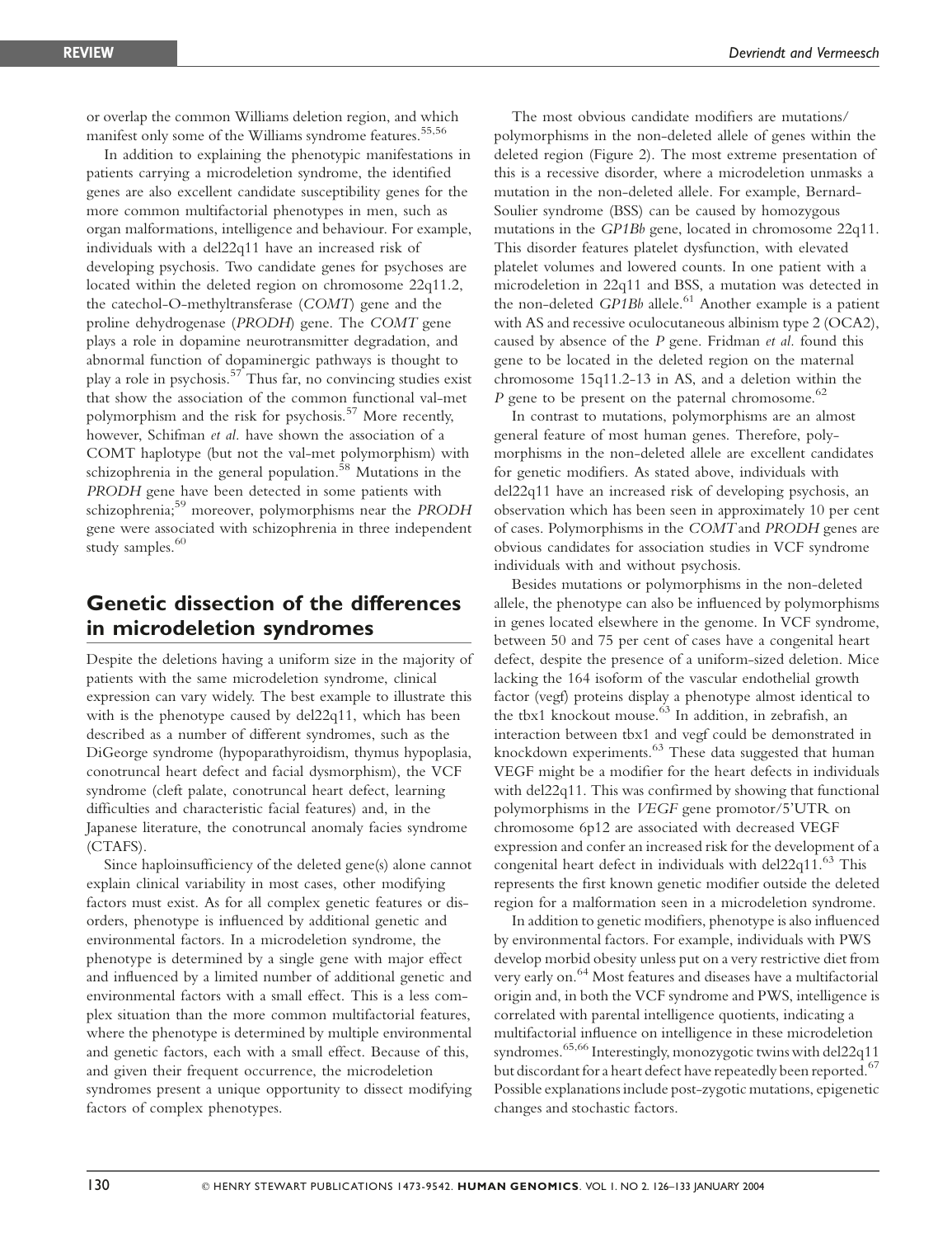

# Towards whole genome microdeletion/microduplication screens

As discussed above, the study of microdeletions is a powerful tool in the annotation of the human genome. The discovery of these microdeletion syndromes has so far occurred haphazardly. It is likely that some of the so far unexplained clinically recognisable syndromes with a 'chromosomal' phenotype can be explained by a recurrent microdeletion or microduplication. Moreover, a significant proportion of individuals with unexplained developmental disorders will probably be explained by random microdeletions and/or duplications. Evidence for this hypothesis comes from the many sporadic reports of submicroscopic interstitial chromosomal rearrangements. The introduction of a subtelomeric screen enabled a molecular diagnosis to be made for about 5 per cent of the idiopathic mentally retarded population.<sup>68</sup> These observations raise the expectation that a genome-wide microdeletion screen may well pick up various unknown intrachromosomal aberrations. Techniques that will enable genome-wide aneuploidy analysis are thus needed and are being developed.

The most advanced of these techniques is matrix or array comparative genomic hybridisation (CGH). $^{69-71}$  This technique combines the advantages of the resolution power of fluorescent *in situ* hybridisation (FISH) with the screening capacity of the chromosome scans used by classical cytogenetic techniques. In this technique, genomic DNA from patient and control are differentially labelled with two fluorescent dyes. The labelled DNAs are co-hybridised to DNA arrays, which consist of DNA spots derived from clones containing genomic DNA fragments — usually bacteria artificial chromosomes (BACs). Chromosomal deletions are detected by fluorescent intensity ratios of the spots containing less patient dye compared with control dye, and vice versa for duplications. Chromosomal imbalances across the genome can thus be quantified and their position determined. The resolution of array CGH can be controlled and is dependent on a combination of the number, size and map positions of the DNA elements within the array.<sup>71–73</sup> Array CGH has been successfully applied to analyse a variety of constitutional aberrations. Just recently, the technique has been introduced into the clinical genetics laboratory.<sup>73-76</sup>

It seems likely that within the next five years, aneuploidy genome scanning tools will become integrated into routine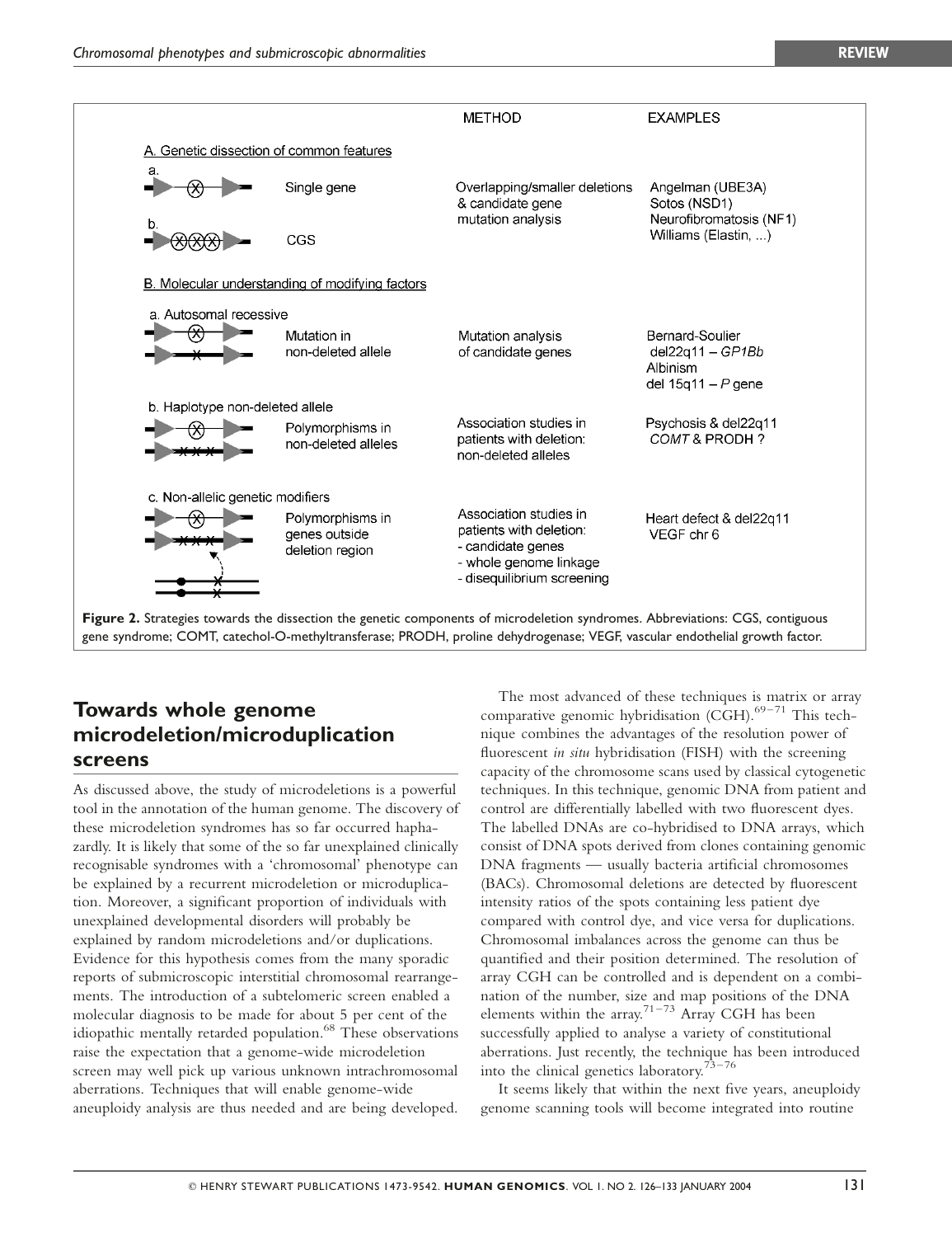diagnostic cytogenetic laboratories. Certainly, this will have a major impact on clinical genetics. In addition, correlations of defined phenotypic manifestations with the deletion or duplication of specific genes will provide a unique opportunity to further the annotation of the human genome.

## Acknowledgments

Koen Devriendt is a Senior Clinical Investigator in the Fund for Scientific Research-Flanders (FWO, Vlaanderen). He is supported by grants from the University of Leuven (OT) and FWO, Vlaanderen.

## **References**

- 1. Donnai, D. and Karmiloff-Smith, A. (2000), 'Williams syndrome: From genotype through to the cognitive phenotype', Am. J. Med. Genet. Vol. 97, pp. 164–171.
- 2. Cassidy, S.B. and Morris, C.A. (2002), 'Behavioral phenotypes in genetic syndromes: Genetic clues to human behaviour', Adv. Pediatr. Vol. 49, pp. 59–86.
- 3. Smith, A.C., Dykens, E. and Greenberg, F. (1998), 'Behavioral phenotype of Smith-Magenis syndrome (del 17p11.2)', Am. J. Med. Genet. Vol. 81, pp. 179–185.
- 4. Claeys, I., Holvoet, M., Eyskens, B. et al. (1997), 'A recognisable behavioural phenotype associated with terminal deletions of the short arm of chromosome 8', Am. J. Med. Genet. Vol. 74, pp. 515–520.
- 5. Clarke, D.J. (1993), 'Prader-Willi syndrome and psychoses', Br. J. Psychiatry Vol. 163, pp. 680–684.
- 6. Murphy, K.C. and Owen, M.J. (2001), 'Velo-cardio-facial syndrome: A model for understanding the genetics and pathogenesis of schizophrenia', Br. J. Psychiatry Vol. 179, pp. 397–402.
- 7. Urban, Z., Helms, C., Fekete, G. et al. (1996), '7q11.23 deletions in Williams syndrome arise as a consequence of unequal meiotic crossover', Am. J. Hum. Genet. Vol. 59, pp. 958–962.
- 8. Lopes, J., Vandenberghe, A., Tardieu, S. et al. (1997), 'Sex-dependent rearrangements resulting in CMT1A and HNPP', Nat. Genet. Vol. 17, pp. 136–137.
- 9. Baumer, A., Dutly, F., Balmer, D. et al. (1998), 'High level of unequal meiotic crossovers at the origin of the 22q11. 2 and 7q11.23 deletions', Hum. Mol. Genet. Vol. 7, pp. 887–894.
- 10. Lopez, C.C., Brems, H., Lazaro, C. et al. (2000), 'Unequal meiotic crossover: A frequent cause of NF1 microdeletions', Am. J. Hum. Genet. Vol. 66, pp. 1969–1974.
- 11. Ji, Y., Eichler, E.E., Schwartz, S. et al. (2000), 'Structure of chromosomal duplicons and their role in mediating human genomic disorders', Genome Res. Vol. 10, pp. 597–610.
- 12. Stankiewicz, P., Shaw, C.J., Dapper, J.D. et al. (2003), 'Genome architecture catalyzes nonrecurrent chromosomal rearrangements', Am. J. Hum. Genet. Vol. 72, pp. 1101–1116.
- 13. Ensenauer, R.E., Adeyinka, A., Flynn, H.C. et al. (2003), 'Microduplication 22q11.2, an emerging syndrome: Clinical, cytogenetic, and molecular analysis of thirteen patients', Am. J. Hum. Genet. Vol. 73, pp. 1027–1040.
- 14. Roberts, S.E., Dennis, N.R., Browne, C.E. et al. (2002), 'Characterisation of interstitial duplications and triplications of chromosome 15q11-q13', Hum. Genet. Vol. 110, pp. 227–234.
- 15. Potocki, L., Chen, K.S., Park, S.S. et al. (2000), 'Molecular mechanism for duplication 17p11.2 — the homologous recombination reciprocal of the Smith-Magenis microdeletion', Nat. Genet. Vol. 24, pp. 84–87.
- 16. Bailey, J.A., Yavor, A.M., Massa, H.F. et al. (2001), 'Segmental duplications: Organization and impact within the current human genome project assembly', Genome Res. Vol. 11, pp. 1005–1017.
- 17. Bailey, J.A., Gu, Z., Clark, R.A. et al. (2002), 'Recent segmental duplications in the human genome', Science Vol. 297, pp. 1003–1007.
- 18. Lupski, J.R. (2003), 2002 Curt Stern Award Address. 'Genomic disorders recombination-based disease resulting from genomic architecture', Am. J. Hum. Genet. Vol. 72, pp. 246–252.
- 19. Kurotaki, N., Imaizumi, K., Harada, N. et al. (2002), 'Haploinsufficiency of NSD1 causes Sotos syndrome', Nat. Genet. Vol. 30, pp. 365–366.
- 20. Nagai, T., Matsumoto, N., Kurotaki, N. et al. (2003), 'Sotos syndrome and haploinsufficiency of NSD1: Clinical features of intragenic mutations and submicroscopic deletions', J. Med. Genet. Vol. 40, pp. 285–289.
- 21. Douglas, J., Hanks, S., Temple, I.K. et al. (2003), 'NSD1 mutations are the major cause of Sotos syndrome and occur in some cases of Weaver syndrome but are rare in other overgrowth phenotypes', Am. J. Hum. Genet. Vol. 72, pp. 132–143.
- 22. Shaikh, T.H., Kurahashi, H. and Emanuel, B.S. (2001), 'Evolutionarily conserved low copy repeats (LCRs) in 22q11 mediate deletions, duplications, translocations and genomic instability: An update and literature review', Genet. Med. Vol. 3, pp. 6–13.
- 23. Park, S.S., Stankiewicz, P., Bi, W. et al. (2002), 'Structure and evolution of the Smith-Magenis syndrome repeat gene clusters, SMS-REPs', Genome Res. Vol. 12, pp. 729–738.
- 24. Gimelli, G., Pujana, M.A., Patricelli, M.G. et al. (2003), 'Genomic inversions of human chromosome 15q11-q13 in mothers of Angelman syndrome patients with class II (BP2/3) deletions', Hum. Mol. Genet. Vol. 12, pp. 849–858.
- 25. Lopez, C.C., Brems, H., Lazaro, C. et al. (1999), 'Molecular studies in 20 submicroscopic neurofibromatosis type 1 gene deletions', Hum. Mutat. Vol. 14, pp. 387–393.
- 26. Kiyosawa, H. and Chance, P.F. (1996), 'Primate origin of the CMT1A-REP repeat and analysis of a putative transposon-associated recombinational hotspot', Hum. Mol. Genet. Vol. 5, pp. 745-753.
- 27. Christian, S.L., Fantes, J.A., Mewborn, S.K. et al. (1999), 'Large genomic duplicons map to sites of instability in the Prader-Willi/Angelman syndrome chromosome region (15q11-q13)', Hum. Mol. Genet. Vol. 8, pp. 1025–1037.
- 28. Valero, M.C., de Luis, O., Cruces, J. et al. (2000), 'Fine-scale comparative mapping of the human 7q11.23 region and the orthologous region on mouse chromosome 5G: The low-copy repeats that flank the Williams-Beuren syndrome deletion arose at breakpoint sites of an evolutionary inversion(s)', Genomics Vol. 69, pp. 1–13.
- 29. Inoue, K., Dewar, K., Katsanis, N. et al. (2001), 'The 1.4 Mb CMT1A duplication/HNPP deletion genomic region reveals unique genome architectural features and provides insights into the recent evolution of new genes', Genome Res. Vol. 11, pp. 1018–1033.
- 30. Reiter, L.T., Hastings, P.J., Nelis, E. et al. (1998), 'Human meiotic recombination products revealed by sequencing a hotspot for homologous strand exchange in multiple HNPP deletion patients', Am. J. Hum. Genet. Vol. 62, pp. 1023–1033.
- 31. Dutly, F. and Schinzel, A. (1996), 'Unequal interchromosomal rearrangements may result in elastin gene deletions causing the Williams-Beuren syndrome', Hum. Mol. Genet. Vol. 5, pp. 1893–1898.
- 32. Shaw, C.J., Bi, W. and Lupski, J.R. (2002), 'Genetic proof of unequal meiotic crossovers in reciprocal deletion and duplication of 17p11.2', Am. J. Hum. Genet. Vol. 71, pp. 1072–1081.
- 33. Palau, F., Lofgren, A., De Jonghe, P. et al. (1993), 'Origin of the de novo duplication in Charcot-Marie-Tooth disease type 1A: Unequal nonsister chromatid exchange during spermatogenesis', Hum. Mol. Genet. Vol. 2, pp. 2031–2035.
- 34. Bort, S., Martinez, F. and Palau, F. (1997), 'Prevalence and parental origin of de novo 1.5 Mb duplication in Charcot-Marie-Tooth disease type 1A', Am. J. Hum. Genet. Vol. 60, pp. 230–233.
- 35. Miyake, N., Kurotaki, N. and Sugawara, H. et al. (2003), 'Preferential paternal origin of microdeletions caused by prezygotic chromosome or chromatid rearrangements in Sotos syndrome', Am. J. Hum. Genet. Vol. 72, pp. 1331–1337.
- 36. Lazaro, C., Gaona, A., Ainsworth, P. et al. (1996), 'Sex differences in mutational rate and mutational mechanism in the NF1 gene in neurofibromatosis type 1 patients', Hum. Genet. Vol. 98, pp. 696–699.